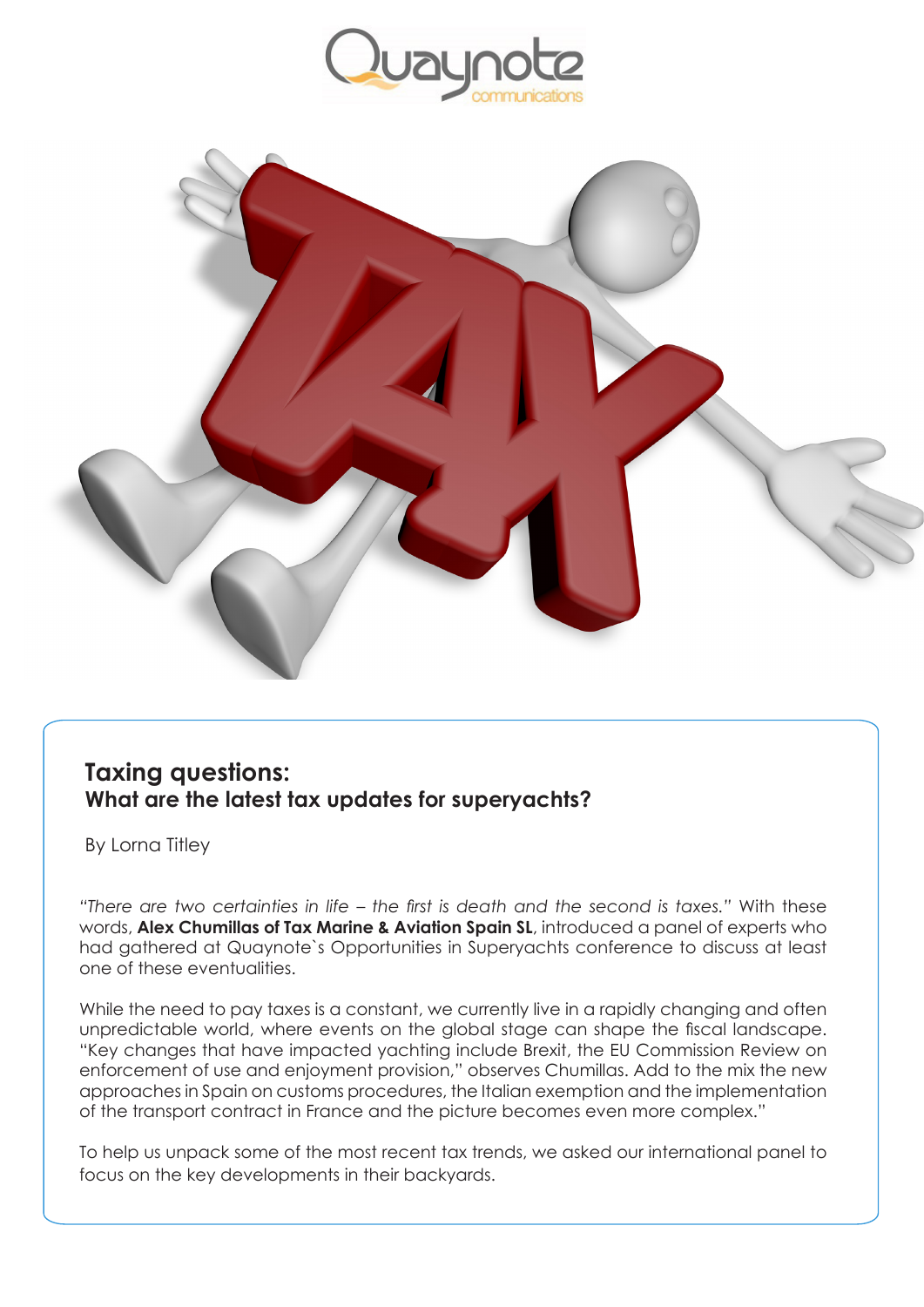First up, is **Carla Bellieni, Partner at Piana Illuzzi Queirarolo Trabattoni**. In Italy, the calculation of VAT on Charters and leases and the Italian exemption deserve our attention. After delays caused by a slew of regional amendments and, inevitably, by the impact of COVID, the rules have finally been changed. VAT on charters and leases in Italy is determined by Territorial Condition. This is the rule that governs what percentage of the charter fee is subject to tax depending on the use of the yacht within and outside the European territory. For contracts signed before 1st November 2020, you can continue to use the presumptive flat-rates stated in the past by the Tax Authority depending on the length and the propulsion system to indicate what percentage use you have in EU waters. But for new lease or charter contracts signed from 1st November onwards, this has changed. Now, the reduction follows the actual use and enjoyment of the yacht within EU waters and for contracts with a duration of more than 90 days you must send an electronic declaration to the tax authority with the percentage use within the EU territory that you think you will meet. In January of the following year, you have to check and declare if the percentage of use was what was declared or if it differed at all. The rule is in principle the same for long and short uses, with no more presumptive identification of the European use of the yacht, but for long term contracts the e-declaration is required.

The Italian Commercial Exemption is for commercial use vessels only and allows the Owner to be exempt from VAT where he or she spends 70% of their trips including navigation outside Italian waters. The yacht owner or principle must file an e-declaration certifying that this condition is met. This arrangement is similar to the French exemption, with both built on a common principle stemming from an EU directive. Other EU countries have yet to embrace this concept, however. *"It`s a shame we don`t have a Spanish commercial exemption,"*  notes Alex Chumillas.

Continuing on our fiscal voyage, we land in Greece, where **Jennifer Timinis of Sea Greece** has news to report. A law in the pipeline will introduce a permit where you can charter in Greece annually for 21 days without the need for a charter licence. "*Currently, you need to have a charter licence for charters that begin and end in Greece. This involves setting up a branch office of the yacht owning company and applying for a charter licence,*" she explains. The draft legislation for the new e-charter permit was published online in January and the wish is for it to be passed by Parliament before Easter. There has been some local controversy surrounding this proposed legislation, but Timinis is hopeful that it will be passed, pointing out that the government is committed to "*opening up the market to attract yachts to home port in Greece."*

Heading back to France and Monaco, we hear from **Janet Xanthopolous, Director at Rosemont Yacht Services**, who compares the stance of both jurisdictions towards short and long-term charters with that of Italy. Full VAT is also payable on charters starting from Monaco or France, with the possibility of reducing VAT in accordance with the time spent outside of EU waters on a pro-rata basis. "*The way you apply VAT on charters is the same in Italy & France now,*" she explains, "*The long-term lease works exactly the same."* 

Monaco still has its Long Term Lease, which works rather like VAT deferral – and therefore quite similar to what is offered in Malta – the difference being that vessels are fully imported and are therefore in free circulation. Though this agreement is less interesting than before following the change of regulations applicable on short and long term leases as flat lump sum reductions are not available anymore.